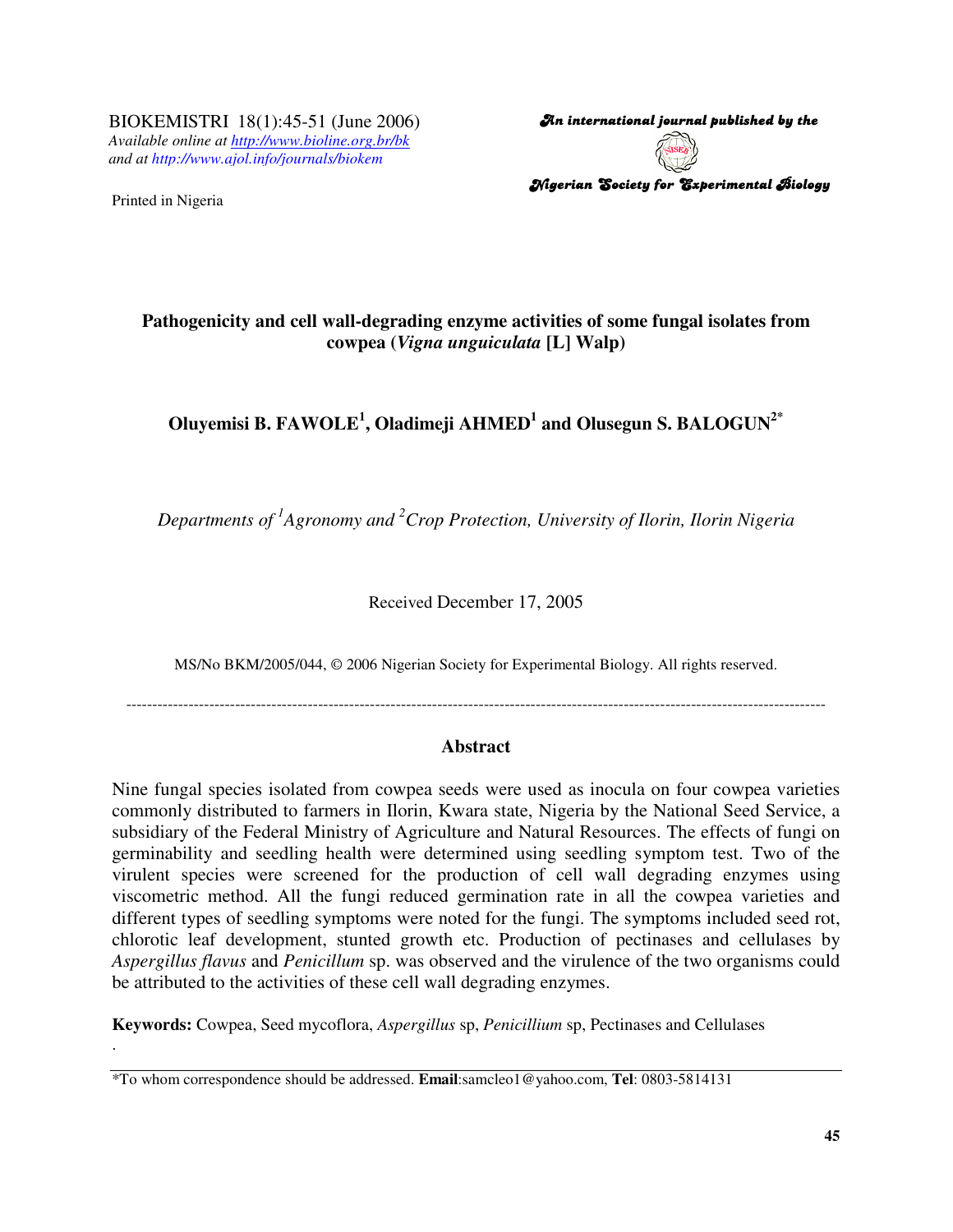#### **INTRODUCTION**

Cowpea, *Vigna unguiculata* (L) Walp (Fabaceae), has always been an important grain legume in tropical countries especially Nigeria and a veritable source of dietary protein for the teeming population of human and livestock $1,2$ . The dry seed consists of about 25% protein and 67% carbohydrate<sup>3</sup>. In the 1970's, about 94% of the total world crop was produced in Africa<sup>4</sup>. The situation remains much the same today but the optimization of production, which is still grossly at the subsistence level in this region continues to be hampered by  $pests^{5,6,7}$  and diseases<sup>8,9</sup>. Some of the diseases of cowpea are known to be caused by seed-borne pathogens most of which are fungi<sup>6,8,10,11</sup>.

Many phytopathogenic fungi and bacteria have long been known to produce enzymes capable of hydrolyzing the polymeric carbohydrate constituent of higher plants cell wall. This factor might be responsible for the penetration of the fungi into the cowpea seeds<sup>12</sup>. In Nigeria, there is still a dearth of information on cowpea seed-borne fungi and their significance in disease development. Thus, the present study aimed at determining the pathogenicity of some cowpea seed-borne fungi and screening some of the virulent ones for their cell wall degrading enzyme activities.

#### **MATERIALS AND METHODS**

#### **Source of organisms**

Nine fungal species namely; *Alternaria* sp., *Aspergillus flavus*, *Aspergillus niger*, *Cladosporium* sp., *Fusarium oxysporum*, *Fusarium semitectum*, *Fusarium solani*, *Fusarium* sp. and *Penicillum* sp. isolated on Potato Dextrose Agar (PDA) by the standard procedure of culturing and subculturing, from cowpea seeds were used for the study. The cowpea seeds were obtained from the National Seed Service Ilorin, Kwara state, Nigeria and were stored under refrigeration  $(4 \ ^oC)$  until needed for use.

**Preparation of inocula from the organisms** Spore suspension was prepared from highly sporulating organisms such as *Aspergillus flavus*, and *Aspergillus niger* by washing the spores from agar slants with sterile water. The

number of spores was adjusted to  $5x10^5$ spores/ml by dilution. Mycelia suspensions of other isolates were prepared by punching several small pieces from 10 day old cultures using 5mm cork borer. The mycelia discs (5mm) were comminuted in 150ml sterile water<sup>13</sup> for 10 seconds in a blender.

#### **Inoculation of seeds**

To study the effect of seed borne fungi on germination and seedling growth, the method of Baggett and Fraizer<sup>14</sup> in which seeds were coated with fungal cultures was adopted. Surface-sterilized seeds were mixed with the individual inocula in corked conical flasks for approximately one hour using mechanical shaker. After shaking, the seeds were left to stand in the inoculum for 8-10 hours. The seeds were then dried overnight on sterile paper towel.

## **Effect of organisms on seed germination and seedling health**

Inoculated seeds were sown in small plastic pots filled with steam- sterilized soil. Sterile water was used for wetting the soil while being kept at room temperature for 6-10 days. The pots were later examined for germination and disease symptoms on emerging seedlings.

#### **Cell wall degrading enzymes assay**

Two demonstrably virulent fungal isolates of the nine isolates were selected for the assay of cell wall degrading enzyme enzyme activities. The selected organisms were prepared on PDA slants for 3 days at  $28 \pm 2$  °C. The cultures were then separately washed with sterile water to dislodge the spores and the resulting spore suspension was used for preparing enzyme filtrate.

#### **Preparation of enzyme**

Seeds of cowpea cultivar (ITA 90-22-2K) susceptible to attack by the virulent fungi were ground in a blender. The ground seeds were sterilized in an autoclave at 15 lb pressure for 15 minutes to get rid of all seed-borne fungi and other contaminants. Two separate 50g of the sterile ground seeds was moistened with 50ml of each inoculum separately and the mixture incubated for 3-5 days at about  $28 \pm 2^{\circ}$ C. Sterile water (150ml) was later added in each case and the mixture agitated for 30 minutes with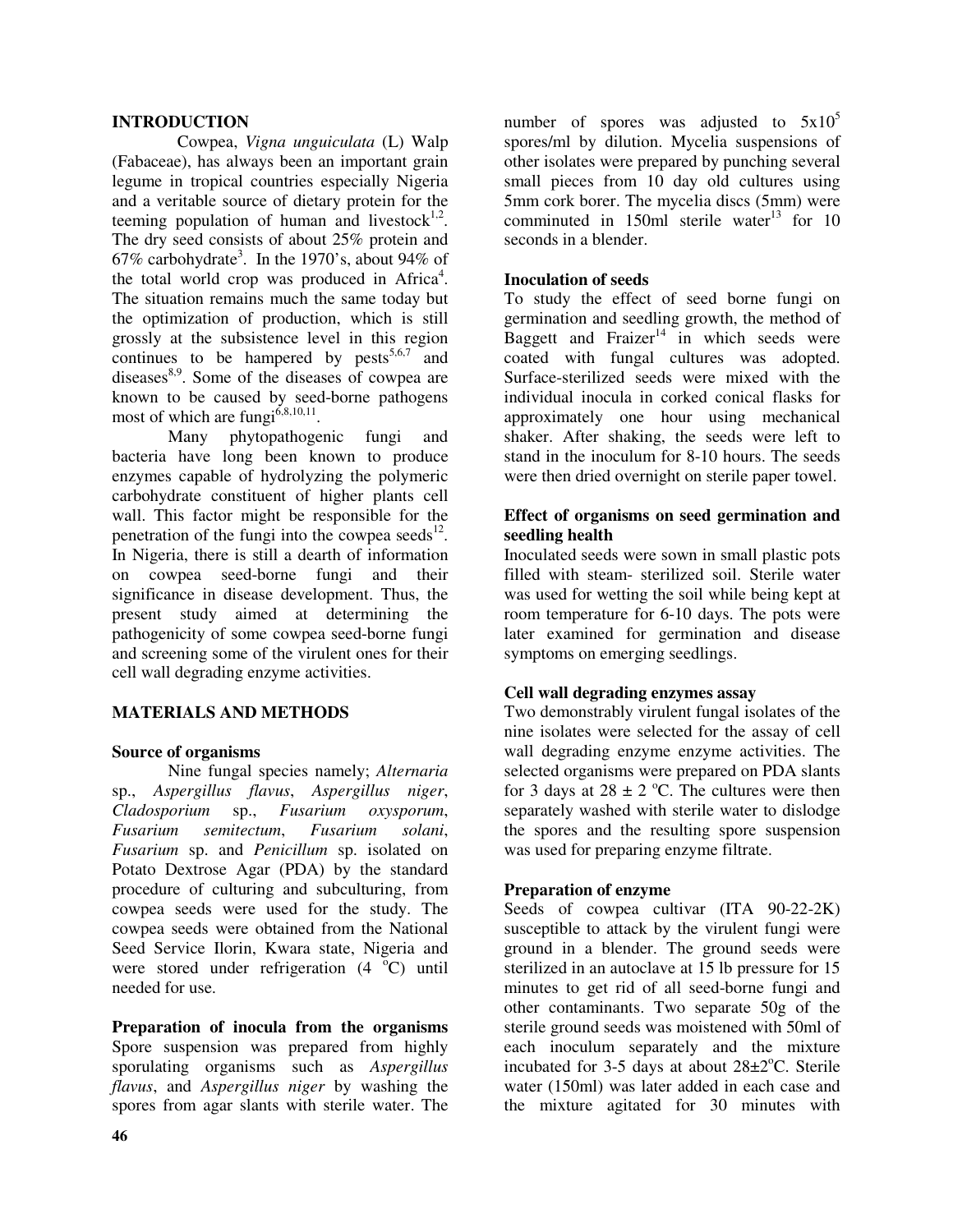mechanical shaker. The resulting mixture was filtered using sterile Whatman No. 1 filter paper. The filtrates were kept under refrigeration until needed.

#### **Enzyme assay**

Viscometric method was used in measuring the activity of the enzymes. Viscosity was determined using the method of Endo<sup>15</sup>. The reaction mixture contained 15ml of carboxymethyl cellulose (CMC) (1% w/v) in citrate phosphate buffer (pH 5.5) and 15ml of enzyme filtrate for cellulose assay. For pectinase assay, the mixture contained 15ml pectin (2% w/v) in citrate phosphate buffer (pH 5.5) and 5ml of the enzyme filtrate. Measurements were made in glass viscometer after the mixtures have been incubated for 2 hours at 30°C. The enzymatic activities were expressed in terms of percentage viscosity change. The reducing rate of viscosity was calculated from the following equation:

$$
A = \frac{V_O - Vt}{V_O - Vs} \times 100
$$

Where,  $Vo = flow$  time in seconds of  $pectin/cellulose + inactivated enzyme. Vt = flow$ time in seconds of pectin/cellulose + active

enzyme.  $Vs = flow$  time in seconds of solvent (water) + inactive enzyme. One unit of viscosity reducing activity (VRU) is defined as the quantity of enzyme necessary for 50% viscosity change of 20ml of the reaction mixture at  $30^{\circ}$ C. Data collected from repeated experiments were pooled and analyzed for variance at 5% level of significance.

#### **RESULTS AND DISCUSSION**

#### **Pathogenic effects of seed mycoflora**

All the fungi tested reduced percentage seed germination and average height of seedling of the four cowpea varieties compared with the control as shown in Figures 1 and 2.

Among seed borne organisms, fungi cause maximum seed damage, which include reduced germination and vigour<sup>16</sup>. Reduced germinability of seeds may be attributed to damaged embryos from deep seated infection of seeds. All the fungi used in this study induced disease symptoms on germinating seedlings. The symptoms observed ranged from chlorosis to necrotic spots development on the leaves stems and roots while the control remained healthy (Plate 1).



Error bars are standard errors of the data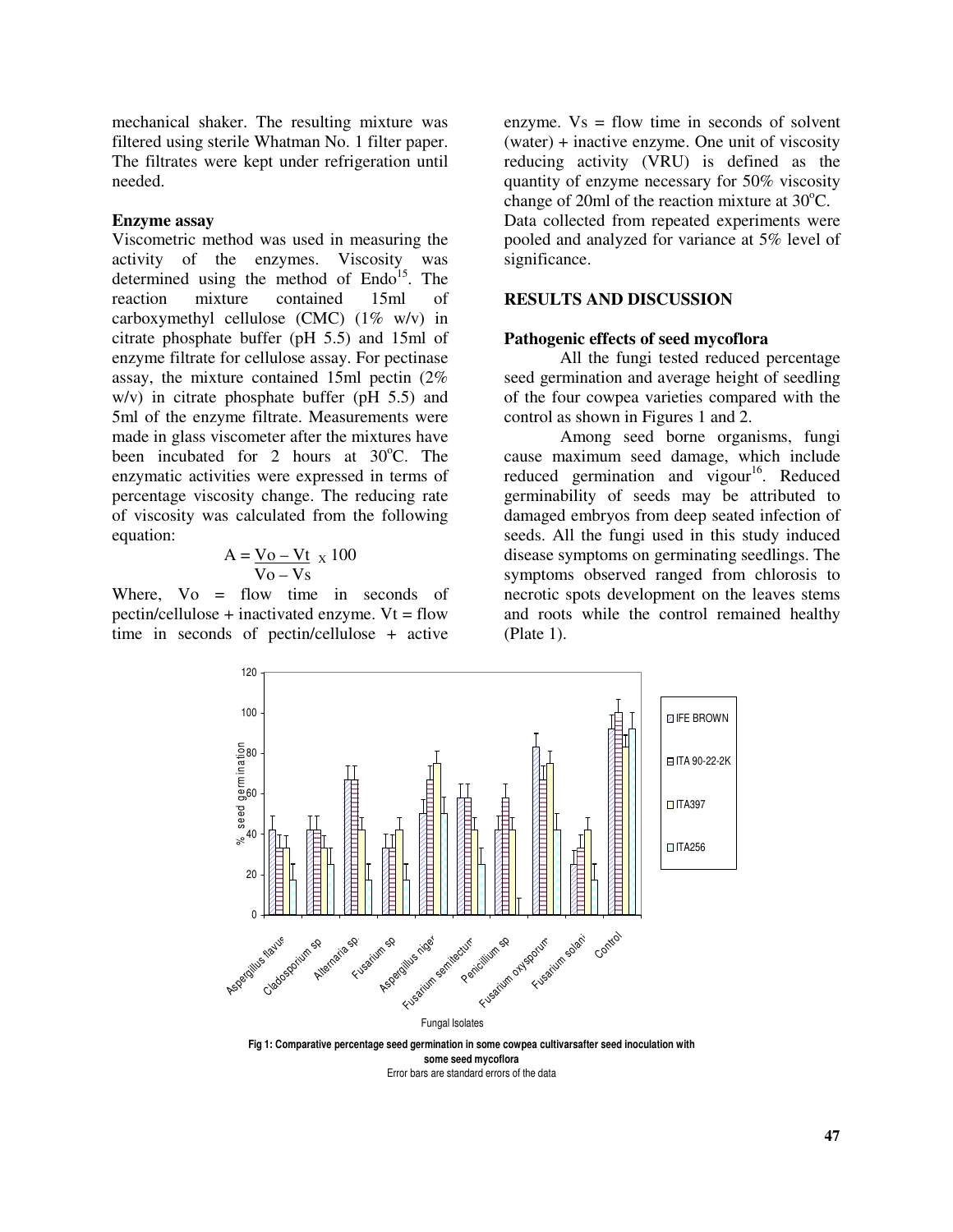

Fig 2: Comparative effect of seed inoculation with some fungal isolates on mean height of cowpea seedlings Error bars are standard errors of the data



**Plate 1: Manifestation of different disease symptoms in germinating cowpea seedlings after infection of the seeds with selected fungal isolates from cowpea seeds**.

Top Row from left: *Aspergillus flavus, Cladosporium* sp, *Alternaria* sp. and *Penicillium* sp.

Bottom Row from left: *Fusarium semitectum*, *F. oxysporium*, *F. solani* and Sterile Distilled water only (Control).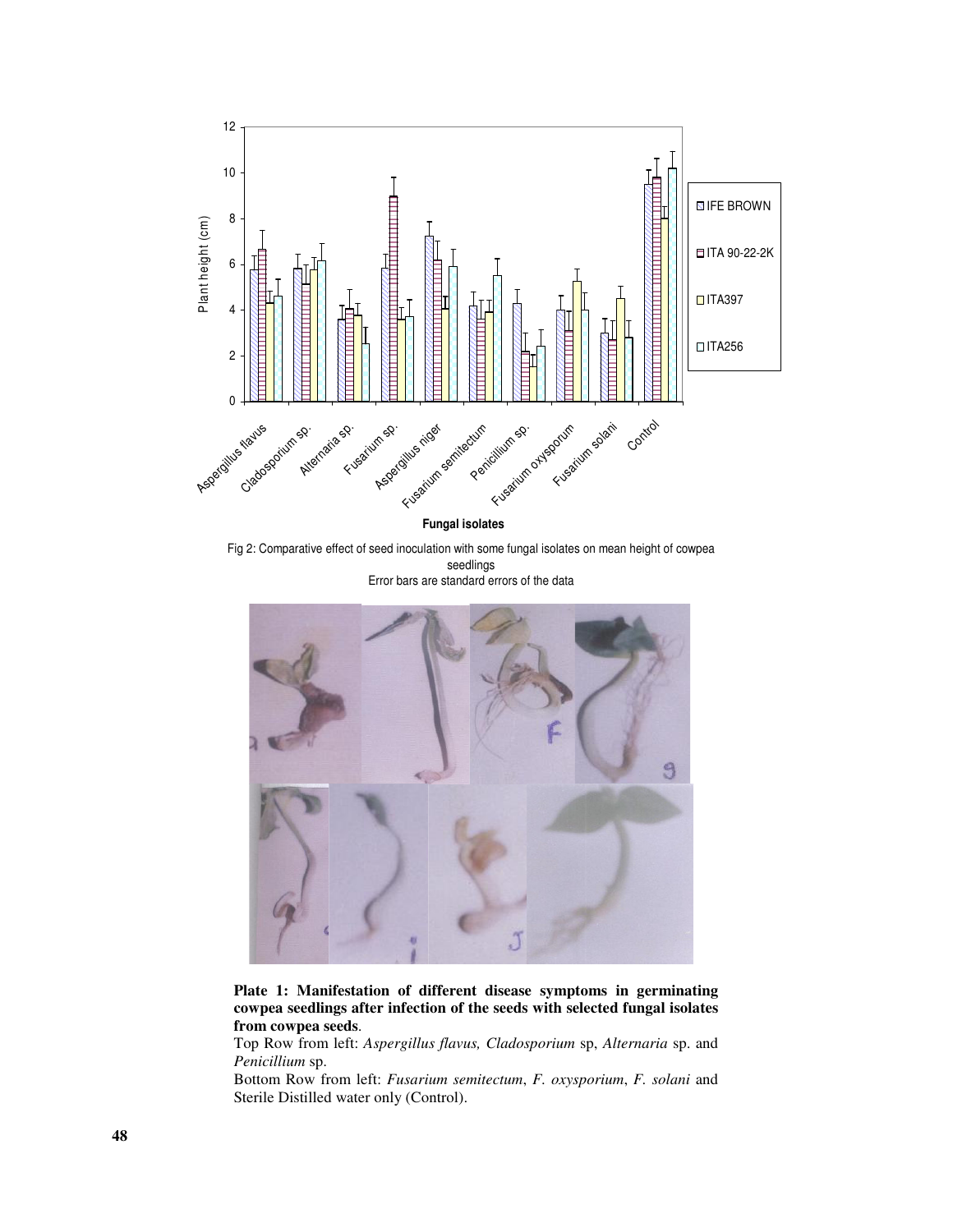The impact of fungal inocula on germinating seeds and seedling health which includes seed rot, stunted seedlings and yellowing of leaves is outlined on Table 1.

Many seed borne fungi on cowpea in India have been reported to reduce seed germination and produce symptoms on infected seedlings<sup>17</sup>. It was further observed<sup>17</sup> that fungi such as *Aspergillus flavus* and *Fusarium solani* were associated with damage to plumule, radicle and hypocotyl of germinating seedlings. This kind of observation explains the reducing effects of such fungi, which were also used in this study on seedling development.

#### **Cell wall degrading enzyme activities of some test fungi**

The results of the assay for pectolytic and cellulolytic enzyme production by two of

the virulent fungi (*Aspergillus flavus* and *Penicillium sp*) are presented in Table 2. A significantly ( $P \le 0.05$ ) higher volume of enzyme preparation from *A. flavus* than that of *Penicillium sp* was required to bring about 50% viscosity changes in carboxymethyl cellulose (CMC) indicating a higher cellulase activity in the preparation from *Penicillium sp.* Conversely, pectinase activitiy of enzyme preparation from *A. flavus* was significantly higher than that of *Penicillium sp.* Nowithstanding the difference in quantities, the ability of these moulds to produce cellulases and pectinases explains their virulence. The cell wall-degrading enzymes must have facilitated the penetration of the fungi and hence their ability to cause deep seated infection of the seeds and consequent symptom manifestation in the seedlings.

| <b>FUNGAL</b><br><b>TREATMENT</b> | <b>IFE BROWN</b>                                                            | ITA 90-22-2K                                                                         | <b>ITA 397</b>                                            | <b>ITA 256</b>                                      |
|-----------------------------------|-----------------------------------------------------------------------------|--------------------------------------------------------------------------------------|-----------------------------------------------------------|-----------------------------------------------------|
| Aspergillus<br>flavus             | Weak seedling<br>with decayed<br>root and yellowing                         | Root rot and<br>necrotic spots<br>on leaves                                          | Cotyledons<br>wilt quickly<br>with signs of               | Seed rot                                            |
|                                   | of first leaves                                                             |                                                                                      | green spores                                              |                                                     |
| Cladosporium<br>sp.               | Decay of root and<br>development of<br>wrinkled leaves                      | Yellowing of leaves                                                                  | Loss of first<br>leaves by<br>seedling                    | Decay of root<br>system                             |
| Alternaria sp.                    | Death of leaves and<br>chlorosis                                            | Seed rot decay of root and<br>yellowing of leaves                                    | Root decay                                                | Seed rot                                            |
| <i>Fusarium</i> sp.               | Leaves become wrinkled                                                      | Damaged root                                                                         | Seed rot and<br>weak seedlings                            | Seed rot and<br>weak seedling                       |
| Aspergillus<br>niger              | Seedlings are weakened                                                      | Appearance of brown lesion<br>on roots, first leaves and<br>generally weak seedlings | Seed rot and<br>weak seedlings                            | Seed rot and<br>weak seedling                       |
| Fusarium<br>semitectum            | Seed rot, unhealthy<br>seedlings with damaged<br>roots and chlorotic leaves | Dropping of first leaves and<br>stunted seedlings                                    | Seed rot and<br>weak seedlings                            | Seed rot and<br>stunted<br>seedlings                |
| Penicillium sp.                   | Seed rot and damaged<br>roots                                               | Stunted seedling wilt<br>damaged roots and wrinkled<br>leaves                        | Seed rot and<br>weak seedlings                            | Seed rot                                            |
| Fusarium<br>oxysporum             | Seed rot and stunted<br>growth                                              | Seed rot, stunted seedling<br>loss of first leaves                                   | Seed rot and<br>appearance of<br>brown lesion on<br>roots | Seed rot, root<br>damage and<br>stunted<br>seedling |
| Fusarium                          | Seed rot and                                                                | Seed rot, damage to roots,                                                           | Stunted seedlings                                         | Seed rot                                            |
| solani<br>Control (No<br>fungi)   | Stunted seedlings<br>Healthy seedlings                                      | dark spots on cotyledons<br>Healthy seedlings                                        | and seed rot<br>Healthy seedlings                         | Healthy<br>seedlings                                |

**Table 1:** Pathogenic effect of fungal isolates on cowpea seedlings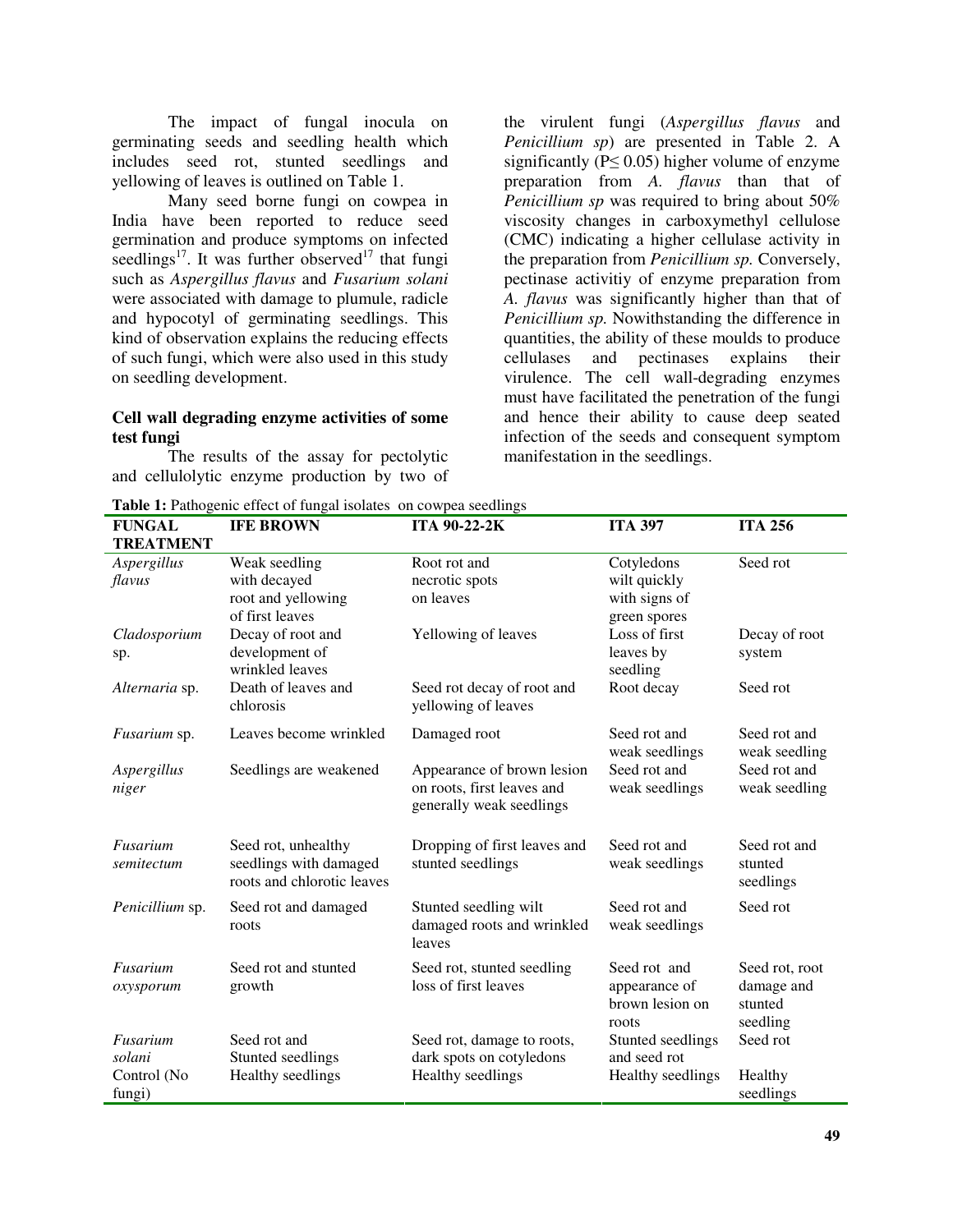| Fungal Isolate     | Enzyme activity (VRU) (ml) |                    |  |  |  |  |
|--------------------|----------------------------|--------------------|--|--|--|--|
|                    | Cellulase                  | Pectinase          |  |  |  |  |
| Aspergillus flavus | $91.20 \pm 2.02$ b         | $39.02 \pm 1.10$ a |  |  |  |  |
| Penicillium sp     | $80.23 \pm 2.13$ a         | $51.50 \pm 1.22$ b |  |  |  |  |

| Table 2: Pectolytic and cellulolytic activities of enzyme preparations from Aspergillus flavus and |  |  |  |  |  |
|----------------------------------------------------------------------------------------------------|--|--|--|--|--|
| <i>Penicillium</i> sp                                                                              |  |  |  |  |  |

V.R.U (Viscosity Reducing Unit) is defined as quantity of enzyme necessary for 50% viscosity change of 20 ml of the reaction mixture at 30°C. Means  $\pm$  std. dev. followed by different letter in a column are significantly different *at P< 0.05.*

In general, the seeds of all the four varieties of cowpea used for this study were to varying extent susceptible to fungal infections and they exhibited the ability to carry over such infections to the seedling stage. The observations made in this study have further underscored the need for regular seed testing and seed treatments with effective protective and systemic fungicidal preparations, by the seed services, before disbursement to growers.

## **REFERENCES**

1. **Labeyrie, V. (1981)** Vainere la carence proteique par le developpement des legumineuses alimentaires et la protection de leurs recoltes contre le bruchides. *Food and Nutrition Bulletin* **3**: 24-38.

2. **Murdock, L.L., R.E Shade, L.W. Kitch, G. Ntoukam, J.E. Lowenberg-Deboer, J.E. Huesing, W. Moar, O.L. Chambliss, C. Endondo and J.L. Wolfson (1997)** Post harvest storage of cowpea in sub Saharan Africa. In: Singh, B.B., D.R. Mohanraj, K.E. Dashiel, L.E.N. Jackai (eds): *Advances in Cowpea Research*, pp 302-312. IITA/JIRCAS Publication, IITA, Ibadan, Nigeria.

3. **Onioume, I.C. (1978)** *Crop Science*, 21 st Edition. Cassell: Tropical Agricultural Series 56. 4. **F.A.O. (1973)** Production Year Book. FAO, Rome.

5. **Adedire, C.O. and O.E. Ajayi (2003)** Potential of sandbox, *Hura crepitans* L. seed oil for protection of cowpea seeds from *Callosobruchus maculatus* Fabricius (Coleoptera: Bruchidae) infestation. *Journal of Plant Diseases and Protection* **110**: 602-610.

6. **Allen, D.J and Emechebe, A.M (1981)** Identification of resistance in cowpea (*Vigna unguiculata*) to disease of the African Savanna. *Tropical Agriculture* **58**: 267-274.

7. **Singh, S.R, Jackai, L.E.N, JHR dos Santos and Adalla, C.B (1990)** Insect pests of cowpea. In; Insect pests of tropical food legumes edited by S.R Singh, John Wiley and Sons Chichester U.K Pages 43-89.

8. **Emechebe, A.M. (1980)** Scab disease of Cowpea (*Vigna unguiculata*) caused by a specie of the fungus *Sphaceloma*. *Annals of Applied Biology* **96**: 11-16.

9. **Thottapilly, C., Rossel, H.W and Singh, B.B (1988)** Virus diseases of cowpea in Nigeria and development of multiple virus resistant cowpea lines. Page  $383$  in Proceedings  $5<sup>th</sup>$ International Congress of Plant Pathology. 20-27 August 1988, Kyoto Japan.

10. **Emechebe, A.M and Shoyinka, S.A. (1985)** Fungal and Bacterial diseases of Cowpea in Africa. In: Cowpea Research, Production and Utilization edited by S.R Singh and K.O Rachie. John Wiley and Sons Chichester U.K. pp 173- 192.

11. **Kalshrestha, D.D; Mathur, S.B and Neergaard, P. (1976)** Identification of seedborne species of *Colletotrichum. Friesia* **11**:116-125.

12. **Wolfgang, D.; Barer, D.; Bateman, D.F.; Catherine, H. and Whalen, H. (1977)** Purification of an Endo  $\beta$ , 1-4 galactanase produced by *Sclerotiorum*: Effect on isolated plant cell walls and potato tissues. *Plant Pathology* **67**: 862-868.